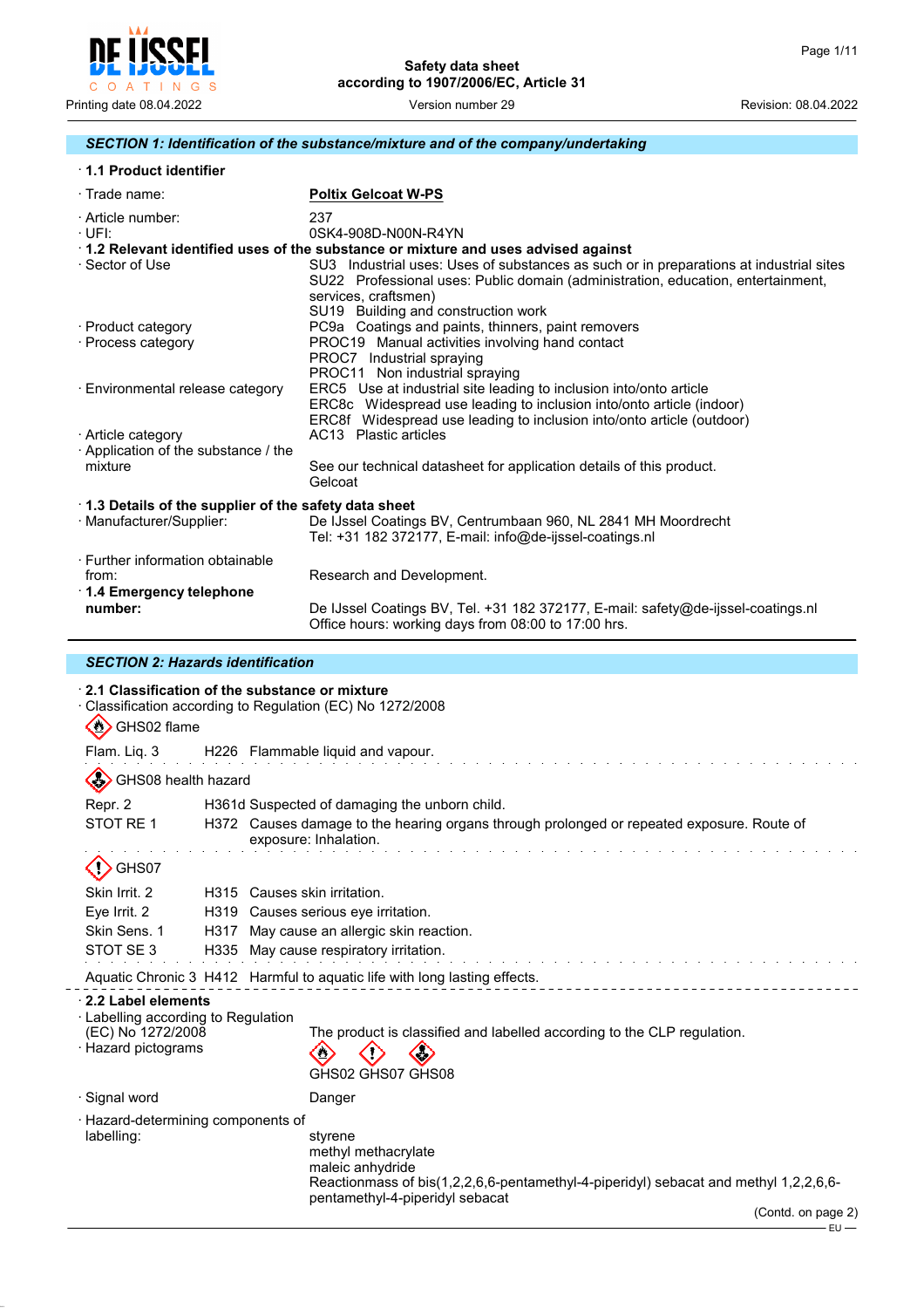

#### **Trade name: Poltix Gelcoat W-PS**

|                                      | (Contd. of page 1)                                                                                              |  |
|--------------------------------------|-----------------------------------------------------------------------------------------------------------------|--|
| · Hazard statements                  | H226 Flammable liquid and vapour.                                                                               |  |
|                                      | H315 Causes skin irritation.                                                                                    |  |
|                                      | H319 Causes serious eye irritation.                                                                             |  |
|                                      | H317 May cause an allergic skin reaction.                                                                       |  |
|                                      | H361d Suspected of damaging the unborn child.                                                                   |  |
|                                      | H335 May cause respiratory irritation.                                                                          |  |
|                                      | H372 Causes damage to the hearing organs through prolonged or repeated exposure.                                |  |
|                                      | Route of exposure: Inhalation.                                                                                  |  |
|                                      | H412 Harmful to aquatic life with long lasting effects.                                                         |  |
| · Precautionary statements           | P210<br>Keep away from heat, hot surfaces, sparks, open flames and other                                        |  |
|                                      | ignition sources. No smoking.                                                                                   |  |
|                                      | Do not breathe dust/fume/gas/mist/vapours/spray.<br>P260                                                        |  |
|                                      | P303+P361+P353 IF ON SKIN (or hair): Take off immediately all contaminated clothing.                            |  |
|                                      | Rinse skin with water [or shower].                                                                              |  |
|                                      | P305+P351+P338 IF IN EYES: Rinse cautiously with water for several minutes.                                     |  |
|                                      | Remove contact lenses, if present and easy to do. Continue rinsing.                                             |  |
|                                      | P405<br>Store locked up.                                                                                        |  |
|                                      | P501<br>Dispose of contents/container in accordance with local/regional/<br>national/international regulations. |  |
| · Additional information:            | EUH211 Warning! Hazardous respirable droplets may be formed when sprayed. Do not                                |  |
|                                      | breathe spray or mist.                                                                                          |  |
| 2.3 Other hazards                    |                                                                                                                 |  |
| · Results of PBT and vPvB assessment |                                                                                                                 |  |
| $\cdot$ PBT:                         | Not applicable.                                                                                                 |  |
| $\cdot$ vPvB:                        | Not applicable.                                                                                                 |  |
|                                      |                                                                                                                 |  |

## *SECTION 3: Composition/information on ingredients*

# · **3.2 Chemical characterisation: Mixtures**

Mixture of substances listed below with nonhazardous additions.

| Dangerous components:                                                                             |                                                                                                                                                                                                                                             |               |
|---------------------------------------------------------------------------------------------------|---------------------------------------------------------------------------------------------------------------------------------------------------------------------------------------------------------------------------------------------|---------------|
| CAS: 100-42-5<br>EINECS: 202-851-5                                                                | styrene                                                                                                                                                                                                                                     | $25 - 50%$    |
| Index number: 601-026-00-0<br>Reg.nr.: 01-2119457861-32                                           | . Tham. Liq. 3, H226; ◈ Repr. 2, H361d; STOT RE 1, H372; Asp. Tox. 1, H304;<br>ぐ) Acute Tox. 4, H332; Skin Irrit. 2, H315; Eye Irrit. 2, H319; STOT SE 3, H335;<br>Aquatic Chronic 3, H412                                                  |               |
| CAS: 13463-67-7<br>EINECS: 236-675-5<br>Index number: 022-006-00-2<br>Reg.nr.: 01-2119489379-17   | titanium dioxide<br><b>◆ Carc. 2, H351</b>                                                                                                                                                                                                  | $0 - 10%$     |
| CAS: 80-62-6<br>EINECS: 201-297-1<br>Index number: 607-035-00-6 H335<br>Reg.nr.: 01-2119452498-28 | methyl methacrylate<br>Flam. Lig. 2, H225; $\Diamond$ Skin Irrit. 2, H315; Skin Sens. 1, H317; STOT SE 3,                                                                                                                                   | $2.5 - 10\%$  |
| CAS: 108-31-6<br>EINECS: 203-571-6<br>Index number: 607-096-00-9<br>Reg.nr.: 01-2119472428-31     | maleic anhydride<br><b>A</b> Resp. Sens. 1, H334; STOT RE 1, H372; $\leftrightarrow$ Skin Corr. 1B, H314; $\leftrightarrow$ Acute<br>Tox. 4, H302; Skin Sens. 1, H317<br>Specific concentration limit: Skin Sens. 1A; H317: $C \ge 0.001$ % | $0.1 - 0.5\%$ |
| EC number: 915-687-0<br>Reg.nr.: 01-2119491304-40                                                 | Reactionmass of bis(1,2,2,6,6-pentamethyl-4-piperidyl) sebacat and methyl<br>1,2,2,6,6-pentamethyl-4-piperidyl sebacat<br>Aquatic Acute 1, H400; Aquatic Chronic 1, H410; $\circled{}$ Skin Sens. 1A, H317                                  | $0.1 - 0.5\%$ |
| · Additional information:                                                                         | For the wording of the listed hazard phrases refer to section 16.                                                                                                                                                                           |               |

## *SECTION 4: First aid measures*

| 4.1 Description of first aid measures |                                                                                                     |
|---------------------------------------|-----------------------------------------------------------------------------------------------------|
| ⋅ General information:                | Immediately remove any clothing soiled by the product.                                              |
|                                       | Symptoms of poisoning may even occur after several hours; therefore medical                         |
|                                       | observation for at least 48 hours after the accident.                                               |
| · After inhalation:                   | Supply fresh air and to be sure call for a doctor.                                                  |
|                                       | In case of unconsciousness place patient stably in side position for transportation.                |
| ⋅ After skin contact:                 | Immediately wash with water and soap and rinse thoroughly.                                          |
| · After eγe contact:                  | Rinse opened eye for several minutes under running water. If symptoms persist, consult<br>a doctor. |
|                                       | (Contd. on page 3)                                                                                  |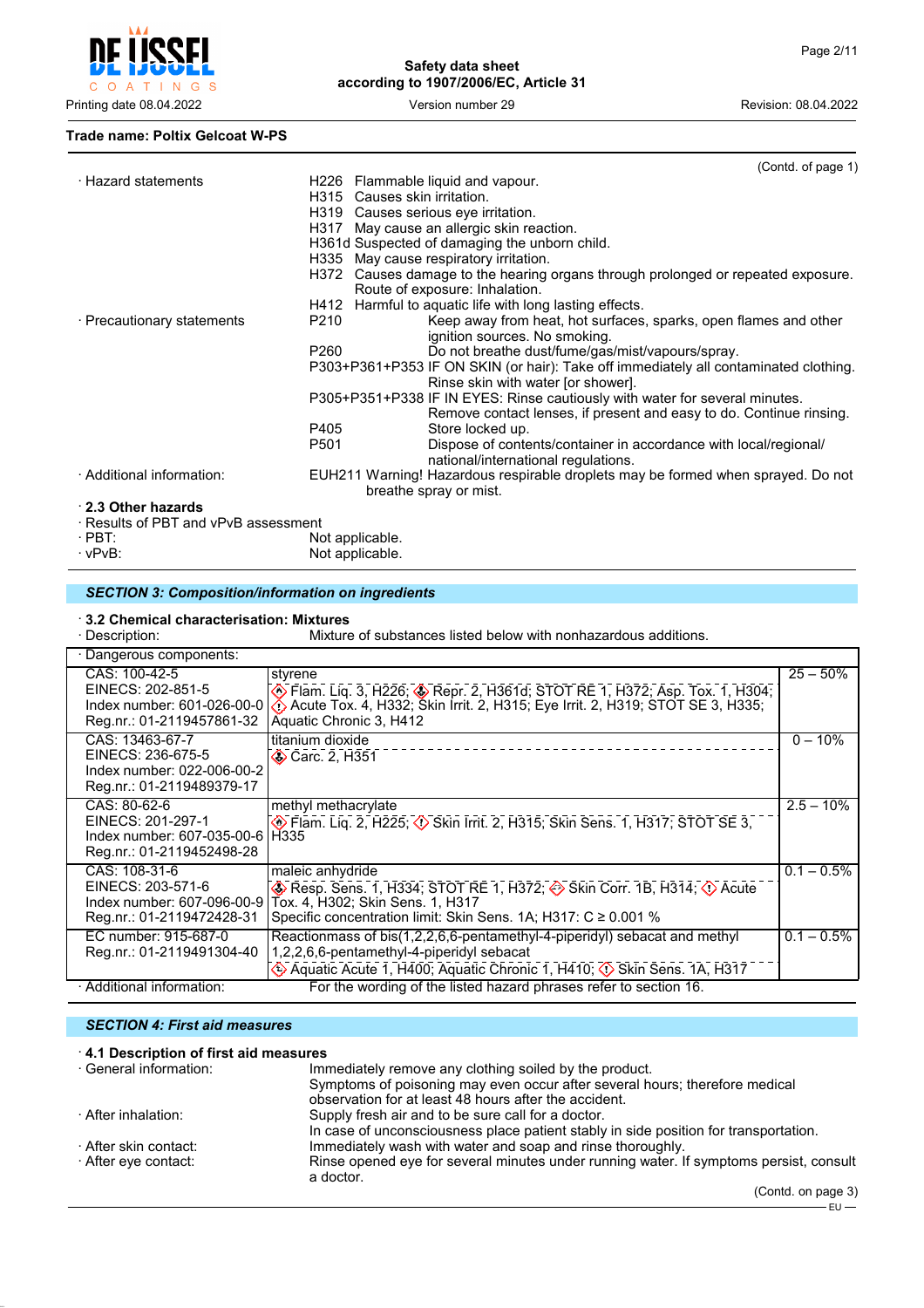$4)$ 

 $\mathsf{C}$  $O$  A  $\top$ INGS

**Safety data sheet according to 1907/2006/EC, Article 31**

Printing date 08.04.2022 **Version number 29** Version number 29 Revision: 08.04.2022

## **Trade name: Poltix Gelcoat W-PS**

| · After swallowing:<br>4.2 Most important symptoms                                                         | If symptoms persist consult doctor.                             | (Contd. of page 2) |
|------------------------------------------------------------------------------------------------------------|-----------------------------------------------------------------|--------------------|
| and effects, both acute and<br>delayed<br>4.3 Indication of any immediate<br>medical attention and special | No further relevant information available.                      |                    |
| treatment needed                                                                                           | No further relevant information available.                      |                    |
|                                                                                                            |                                                                 |                    |
| <b>SECTION 5: Firefighting measures</b>                                                                    |                                                                 |                    |
| ⋅5.1 Extinguishing media<br>· Suitable extinguishing agents:<br>· For safety reasons unsuitable            | CO2 or powder. Fight larger fires with alcohol resistant foam.  |                    |
| extinguishing agents:                                                                                      | Water with full jet                                             |                    |
| ⋅ 5.2 Special hazards arising from                                                                         |                                                                 |                    |
| the substance or mixture                                                                                   | During heating or in case of fire poisonous gases are produced. |                    |
| $\cdot$ 5.3 Advice for firefighters.                                                                       |                                                                 |                    |

· Protective equipment: Mouth respiratory protective device.

## *SECTION 6: Accidental release measures*

| $\cdot$ 6.1 Personal precautions,<br>protective equipment and |                                                                                                                    |
|---------------------------------------------------------------|--------------------------------------------------------------------------------------------------------------------|
| emergency procedures                                          | Mount respiratory protective device.                                                                               |
|                                                               | Wear protective equipment. Keep unprotected persons away.                                                          |
| 6.2 Environmental precautions:                                | Do not allow product to reach sewage system or any water course.                                                   |
|                                                               | Inform respective authorities in case of seepage into water course or sewage system.                               |
|                                                               | Do not allow to enter sewers/ surface or ground water.                                                             |
| $\cdot$ 6.3 Methods and material for                          |                                                                                                                    |
| containment and cleaning up:                                  | Absorb with liquid-binding material (sand, diatomite, acid binders, universal binders,<br>sawdust).                |
|                                                               | Dispose contaminated material as waste according to item 13.                                                       |
|                                                               | Ensure adequate ventilation.                                                                                       |
| 6.4 Reference to other sections                               | See Section 7 for information on safe handling.<br>See Section 8 for information on personal protection equipment. |
|                                                               | See Section 13 for disposal information.                                                                           |

## *SECTION 7: Handling and storage*

| ⋅7.1 Precautions for safe                                                |                                                                                                                                       |                 |
|--------------------------------------------------------------------------|---------------------------------------------------------------------------------------------------------------------------------------|-----------------|
| handling                                                                 | Ensure good ventilation/exhaustion at the workplace.<br>Open and handle receptacle with care.<br>Prevent formation of aerosols.       |                 |
| Information about fire - and<br>explosion protection:                    | Keep ignition sources away - Do not smoke.<br>Protect against electrostatic charges.<br>Keep respiratory protective device available. |                 |
| $\cdot$ 7.2 Conditions for safe storage, including any incompatibilities |                                                                                                                                       |                 |
| · Storage:<br>$\cdot$ Requirements to be met by                          |                                                                                                                                       |                 |
| storerooms and receptacles:<br>· Information about storage in one        | No special requirements.                                                                                                              |                 |
| common storage facility:<br>⋅ Further information about storage          | Not required.                                                                                                                         |                 |
| conditions:<br>$\cdot$ Recommended storage.                              | Keep container tightly sealed.                                                                                                        |                 |
| temperature:                                                             | $5 - 30$ $\Box$                                                                                                                       |                 |
| $\cdot$ 7.3 Specific end use(s)                                          | No further relevant information available.                                                                                            | (Contd. on page |
|                                                                          |                                                                                                                                       | - EU            |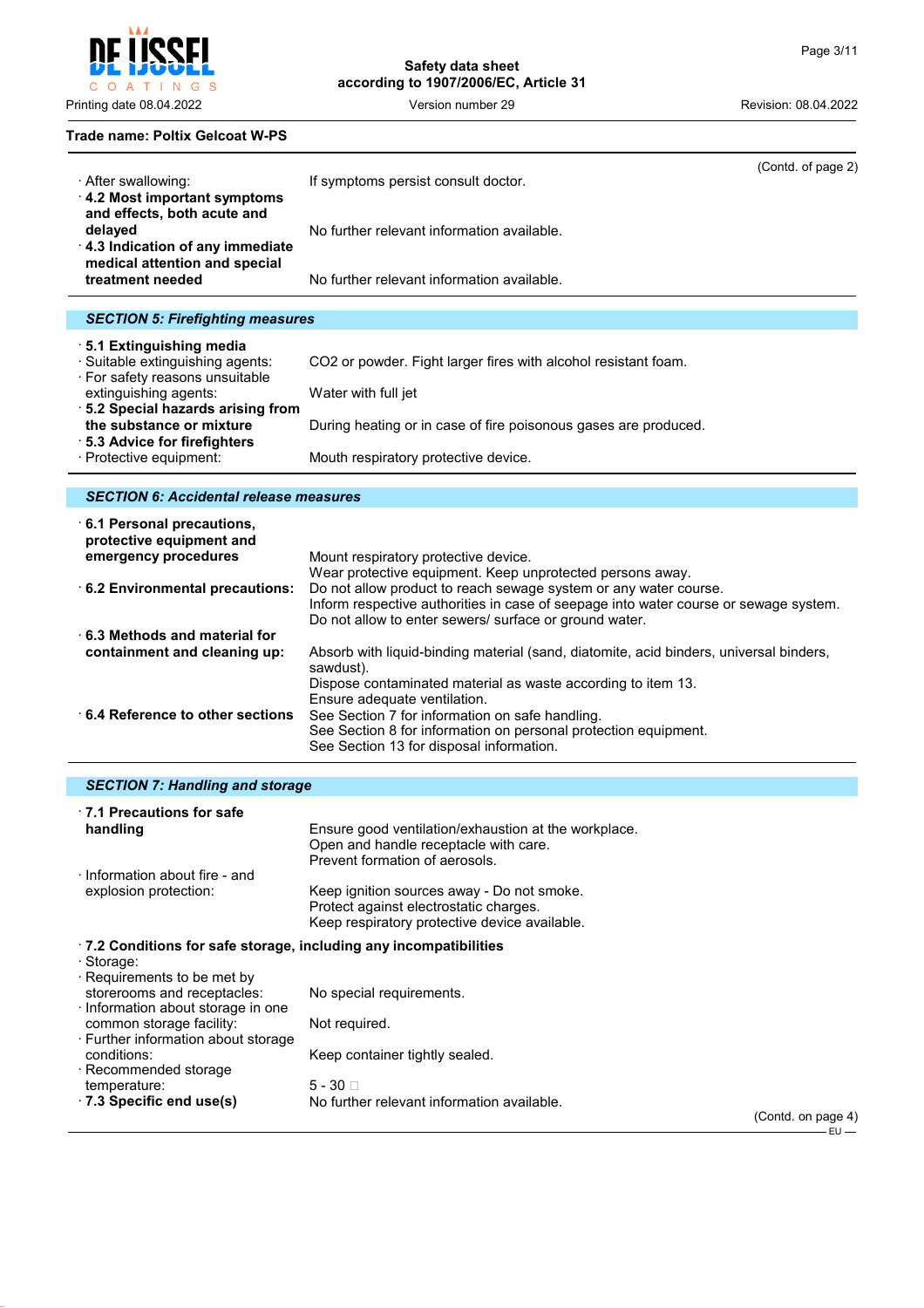Printing date 08.04.2022 **Version number 29** Version 29 Revision: 08.04.2022

#### **Trade name: Poltix Gelcoat W-PS**

C O A T I N G S

POFI

Į

(Contd. of page 3)

|                                                                                                                             | <b>SECTION 8: Exposure controls/personal protection</b>                                               |                                  |                                                                                                                     |                    |
|-----------------------------------------------------------------------------------------------------------------------------|-------------------------------------------------------------------------------------------------------|----------------------------------|---------------------------------------------------------------------------------------------------------------------|--------------------|
| 8.1 Control parameters<br>· Additional information about<br>design of technical facilities:<br>No further data; see item 7. |                                                                                                       |                                  |                                                                                                                     |                    |
|                                                                                                                             | · Ingredients with limit values that require monitoring at the workplace:                             |                                  |                                                                                                                     |                    |
|                                                                                                                             | 80-62-6 methyl methacrylate                                                                           |                                  |                                                                                                                     |                    |
|                                                                                                                             | IOELV Short-term value: 100 ppm<br>Long-term value: 50 ppm                                            |                                  |                                                                                                                     |                    |
|                                                                                                                             | · DNEL (Derived No Effect Level) for workers                                                          |                                  |                                                                                                                     |                    |
| 100-42-5 styrene                                                                                                            |                                                                                                       |                                  |                                                                                                                     |                    |
| Dermal                                                                                                                      | Long-term - systemic effects, worker 406 mg/kg bw/day (Worker)                                        |                                  |                                                                                                                     |                    |
|                                                                                                                             | Inhalative   Acute - systemic effects, worker                                                         | 289 mg/m <sup>3</sup> (Worker)   |                                                                                                                     |                    |
|                                                                                                                             | Acute - local effects, worker                                                                         | 306 mg/m <sup>3</sup> (Worker)   |                                                                                                                     |                    |
|                                                                                                                             | Long-term - systemic effects, worker 85 mg/m <sup>3</sup> (Worker)                                    |                                  |                                                                                                                     |                    |
|                                                                                                                             | 13463-67-7 titanium dioxide                                                                           |                                  |                                                                                                                     |                    |
|                                                                                                                             | Inhalative Long-term - local effects, worker                                                          | 10 mg/m <sup>3</sup> (Worker)    |                                                                                                                     |                    |
|                                                                                                                             | 80-62-6 methyl methacrylate                                                                           |                                  |                                                                                                                     |                    |
| Dermal                                                                                                                      | Acute - local effects, worker                                                                         | 1.5 µg/cm <sup>2</sup> (Worker)  |                                                                                                                     |                    |
|                                                                                                                             | Long-term - systemic effects, worker 13.67 mg/kg bw/day (Worker)                                      |                                  |                                                                                                                     |                    |
|                                                                                                                             | Long term - local effects, worker                                                                     | 1.5 µg/cm <sup>2</sup> (Worker)  |                                                                                                                     |                    |
|                                                                                                                             | Inhalative Long-term - systemic effects, worker 210 mg/m <sup>3</sup> (Worker)                        |                                  |                                                                                                                     |                    |
|                                                                                                                             | Long-term - local effects, worker                                                                     | 210 mg/m <sup>3</sup> (Worker)   |                                                                                                                     |                    |
|                                                                                                                             | 108-31-6 maleic anhydride                                                                             |                                  |                                                                                                                     |                    |
| Dermal                                                                                                                      | Acute - systemic effects, worker                                                                      |                                  | 0.04 mg/kg bw/day (Worker)                                                                                          |                    |
|                                                                                                                             | Acute - local effects, worker                                                                         | 0.04 µg/cm <sup>2</sup> (Worker) |                                                                                                                     |                    |
|                                                                                                                             | Long-term - systemic effects, worker 0.04 mg/kg bw/day (Worker)                                       |                                  |                                                                                                                     |                    |
|                                                                                                                             | Long term - local effects, worker<br>0.04 µg/cm <sup>2</sup> (Worker)                                 |                                  |                                                                                                                     |                    |
|                                                                                                                             | Inhalative Acute - systemic effects, worker                                                           | 0.8 mg/m <sup>3</sup> (Worker)   |                                                                                                                     |                    |
|                                                                                                                             | Acute - local effects, worker                                                                         | 0.8 mg/m <sup>3</sup> (Worker)   |                                                                                                                     |                    |
|                                                                                                                             | Long-term - systemic effects, worker 0.4 mg/m <sup>3</sup> (Worker)                                   |                                  |                                                                                                                     |                    |
|                                                                                                                             | Long-term - local effects, worker                                                                     | 0.4 mg/m <sup>3</sup> (Worker)   |                                                                                                                     |                    |
|                                                                                                                             |                                                                                                       |                                  | Reactionmass of bis(1,2,2,6,6-pentamethyl-4-piperidyl) sebacat and methyl 1,2,2,6,6-pentamethyl-4-piperidyl sebacat |                    |
|                                                                                                                             |                                                                                                       |                                  |                                                                                                                     |                    |
| Dermal                                                                                                                      | Acute - systemic effects, worker                                                                      |                                  | 2.5 mg/kg bw/day (Worker)                                                                                           |                    |
|                                                                                                                             | Inhalative   Acute - systemic effects, worker                                                         | 2.35 mg/m <sup>3</sup> (Worker)  |                                                                                                                     |                    |
|                                                                                                                             | Long-term - systemic effects, worker 2.35 mg/m <sup>3</sup> (Worker)                                  |                                  |                                                                                                                     |                    |
|                                                                                                                             | DNEL (Derived No Effect Level) for the general population                                             |                                  |                                                                                                                     |                    |
| 100-42-5 styrene                                                                                                            |                                                                                                       |                                  |                                                                                                                     |                    |
| Oral                                                                                                                        |                                                                                                       |                                  | Long-term - systemic effects, general population 2.1 mg/kg bw/day (General population)                              |                    |
| Dermal                                                                                                                      |                                                                                                       |                                  | Long-term - systemic effects, general population 343 mg/kg bw/day (General population)                              |                    |
|                                                                                                                             | Inhalative Acute - systemic effects, general population                                               |                                  | 174.25 mg/m <sup>3</sup> (General population)                                                                       |                    |
|                                                                                                                             | Acute - local effects, general population                                                             |                                  | 182.75 mg/m <sup>3</sup> (General population)                                                                       |                    |
|                                                                                                                             | Long-term - systemic effects, general population $10.2$ mg/m <sup>3</sup> (General population)        |                                  |                                                                                                                     |                    |
|                                                                                                                             | 13463-67-7 titanium dioxide                                                                           |                                  |                                                                                                                     |                    |
| Oral                                                                                                                        |                                                                                                       |                                  | Long-term - systemic effects, general population 700 mg/kg bw/day (General population)                              |                    |
|                                                                                                                             | 80-62-6 methyl methacrylate                                                                           |                                  |                                                                                                                     |                    |
| Oral                                                                                                                        |                                                                                                       |                                  | Long-term - systemic effects, general population 11 mg/kg bw/day (General population)                               |                    |
| Dermal                                                                                                                      | Acute - local effects, general population                                                             |                                  | 1.5 µg/cm <sup>2</sup> (General population)                                                                         |                    |
|                                                                                                                             |                                                                                                       |                                  | Long-term - systemic effects, general population 8.2 mg/kg bw/day (General population)                              |                    |
|                                                                                                                             | Long-term - local effects, general population                                                         |                                  | 1.5 µg/cm <sup>2</sup> (General population)                                                                         |                    |
|                                                                                                                             | Inhalative Long-term - systemic effects, general population 74 mg/m <sup>3</sup> (General population) |                                  |                                                                                                                     |                    |
|                                                                                                                             | Long-term - local effects, general population                                                         |                                  | 105 mg/m <sup>3</sup> (General population)                                                                          |                    |
|                                                                                                                             |                                                                                                       |                                  |                                                                                                                     | (Contd. on page 5) |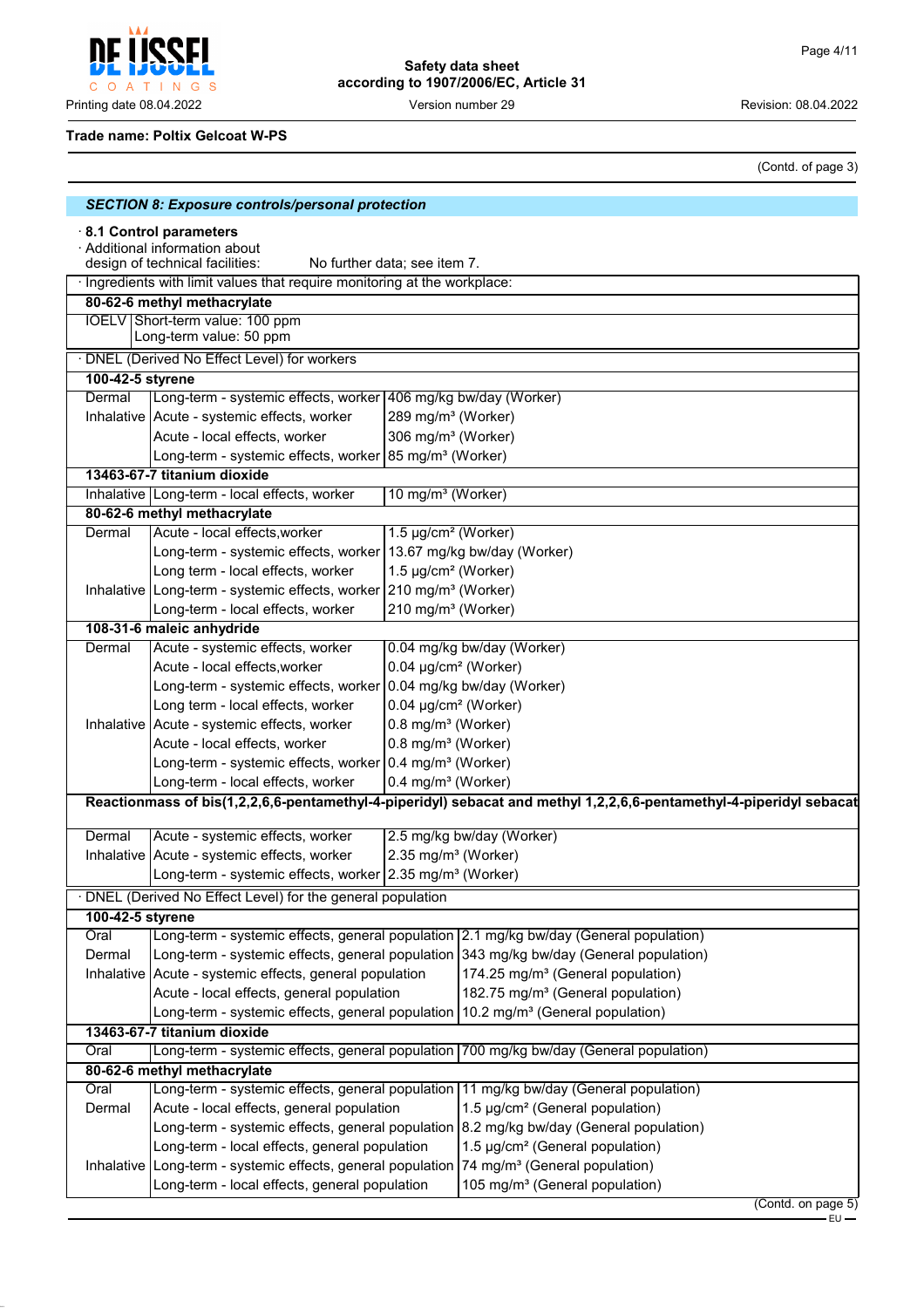

## **Trade name: Poltix Gelcoat W-PS**

| Oral<br>Dermal                                 | Acute - systemic effects, general population<br>Long-term - systemic effects, general population<br>Acute - systemic effects, general population<br>Long-term - systemic effects, general population |                        | Reactionmass of bis(1,2,2,6,6-pentamethyl-4-piperidyl) sebacat and methyl 1,2,2,6,6-pentamethyl-4-piperidyl sebacat<br>1.25 mg/kg bw/day (General population) |  |
|------------------------------------------------|------------------------------------------------------------------------------------------------------------------------------------------------------------------------------------------------------|------------------------|---------------------------------------------------------------------------------------------------------------------------------------------------------------|--|
|                                                |                                                                                                                                                                                                      |                        |                                                                                                                                                               |  |
|                                                |                                                                                                                                                                                                      |                        |                                                                                                                                                               |  |
|                                                |                                                                                                                                                                                                      |                        | 1.25 mg/kg bw/day (General population)                                                                                                                        |  |
|                                                |                                                                                                                                                                                                      |                        | 1.25 mg/kg bw/day (General population)                                                                                                                        |  |
|                                                |                                                                                                                                                                                                      |                        | 1.25 mg/kg bw/day (General population)                                                                                                                        |  |
|                                                | Inhalative   Acute - systemic effects, general population                                                                                                                                            |                        | 0.58 mg/m <sup>3</sup> (General population)                                                                                                                   |  |
|                                                | Long-term - systemic effects, general population                                                                                                                                                     |                        | 0.58 mg/m <sup>3</sup> (General population)                                                                                                                   |  |
|                                                | · PNEC (Predicted No Effect Concentration) values                                                                                                                                                    |                        |                                                                                                                                                               |  |
| 100-42-5 styrene                               |                                                                                                                                                                                                      |                        |                                                                                                                                                               |  |
|                                                | Aquatic compartment - freshwater                                                                                                                                                                     |                        | 0.028 mg/l (Sediment freshwater)                                                                                                                              |  |
|                                                | Aquatic compartment - marine water                                                                                                                                                                   |                        | 0.0028 mg/l (Marine water)                                                                                                                                    |  |
|                                                | Aquatic compartment - water, intermittent releases                                                                                                                                                   |                        | 0.04 mg/l (Intermittent release water)                                                                                                                        |  |
|                                                | Aquatic compartment - sediment in freshwater                                                                                                                                                         |                        | 0.0614 mg/kg sed dw (Sediment freshwater)                                                                                                                     |  |
|                                                | Aquatic compartment - sediment in marine water                                                                                                                                                       |                        | 0.0614 mg/kg sed dw (Sediment marine water)                                                                                                                   |  |
|                                                | Terrestrial compartment - soil                                                                                                                                                                       |                        | 0.2 mg/kg dw (Soil)                                                                                                                                           |  |
|                                                | Sewage treatment plant                                                                                                                                                                               | $5$ mg/l (stp)         |                                                                                                                                                               |  |
|                                                | 13463-67-7 titanium dioxide                                                                                                                                                                          |                        |                                                                                                                                                               |  |
|                                                | Aquatic compartment - freshwater                                                                                                                                                                     |                        | 0.127 mg/l (Freshwater)                                                                                                                                       |  |
|                                                | Aquatic compartment - marine water                                                                                                                                                                   |                        | 1 mg/l (Marine water)                                                                                                                                         |  |
|                                                | Aquatic compartment - water, intermittent releases   0.61 mg/l (Intermittent release water)                                                                                                          |                        |                                                                                                                                                               |  |
|                                                | Aquatic compartment - sediment in freshwater                                                                                                                                                         |                        | 1,000 mg/kg sed dw (Sediment freshwater)                                                                                                                      |  |
|                                                | Aquatic compartment - sediment in marine water                                                                                                                                                       |                        | 100 mg/kg sed dw (Sediment marine water)                                                                                                                      |  |
|                                                | Terrestrial compartment - soil                                                                                                                                                                       |                        | 100 mg/kg dw (Soil)                                                                                                                                           |  |
|                                                | Oral secondary poisoning                                                                                                                                                                             |                        | 1,667 mg/kg food (Food sec poisoning)                                                                                                                         |  |
|                                                | 80-62-6 methyl methacrylate                                                                                                                                                                          |                        |                                                                                                                                                               |  |
|                                                | Aquatic compartment - freshwater                                                                                                                                                                     |                        | 0.94 mg/l (Freshwater)                                                                                                                                        |  |
|                                                | Aquatic compartment - marine water                                                                                                                                                                   |                        | 0.094 mg/l (Marine water)                                                                                                                                     |  |
|                                                | Terrestrial compartment - soil                                                                                                                                                                       |                        | 1.47 mg/kg dw (Soil)                                                                                                                                          |  |
|                                                | Sewage treatment plant                                                                                                                                                                               | 5.74 mg/l (stp)        |                                                                                                                                                               |  |
|                                                | 108-31-6 maleic anhydride                                                                                                                                                                            |                        |                                                                                                                                                               |  |
|                                                | Aquatic compartment - freshwater                                                                                                                                                                     |                        | 0.04281 mg/l (Freshwater)                                                                                                                                     |  |
|                                                | Aquatic compartment - marine water                                                                                                                                                                   |                        | 0.004281 mg/l (Marine water)                                                                                                                                  |  |
|                                                | Aquatic compartment - water, intermittent releases 0.4281 mg/l (Intermittent release water)                                                                                                          |                        |                                                                                                                                                               |  |
|                                                | Aquatic compartment - sediment in freshwater                                                                                                                                                         |                        | 0.334 mg/kg sed dw (Sediment freshwater)                                                                                                                      |  |
|                                                | Aquatic compartment - sediment in marine water                                                                                                                                                       |                        | 0.0334 mg/kg sed dw (Sediment marine water)                                                                                                                   |  |
|                                                | Terrestrial compartment - soil                                                                                                                                                                       | 0.0415 mg/kg dw (Soil) |                                                                                                                                                               |  |
|                                                |                                                                                                                                                                                                      |                        | Reactionmass of bis(1,2,2,6,6-pentamethyl-4-piperidyl) sebacat and methyl 1,2,2,6,6-pentamethyl-4-piperidyl sebacat                                           |  |
|                                                |                                                                                                                                                                                                      |                        |                                                                                                                                                               |  |
|                                                | Aquatic compartment - freshwater                                                                                                                                                                     |                        | 0.0022 mg/l (Freshwater)                                                                                                                                      |  |
|                                                | Aquatic compartment - marine water                                                                                                                                                                   |                        | 0.00022 mg/l (Marine water)                                                                                                                                   |  |
|                                                | Aquatic compartment - water, intermittent releases 0.009 mg/l (Intermittent release water)                                                                                                           |                        |                                                                                                                                                               |  |
|                                                | Aquatic compartment - sediment in freshwater                                                                                                                                                         |                        | 1.05 mg/kg sed dw (Sediment freshwater)                                                                                                                       |  |
| Aquatic compartment - sediment in marine water |                                                                                                                                                                                                      |                        | 0.11 mg/kg sed dw (Sediment marine water)                                                                                                                     |  |
| Terrestrial compartment - soil                 |                                                                                                                                                                                                      |                        | 0.21 mg/kg dw (Soil)                                                                                                                                          |  |
| Sewage treatment plant                         |                                                                                                                                                                                                      | 1 mg/l $(stp)$         |                                                                                                                                                               |  |
|                                                | · Additional information:                                                                                                                                                                            |                        | The lists valid during the making were used as basis.                                                                                                         |  |
| measures:                                      | 8.2 Exposure controls<br>· Personal protective equipment:<br>· General protective and hygienic                                                                                                       |                        | Keep away from foodstuffs, beverages and feed.<br>Immediately remove all soiled and contaminated clothing<br>Wash hands before breaks and at the end of work. |  |

Store protective clothing separately. Avoid contact with the eyes and skin.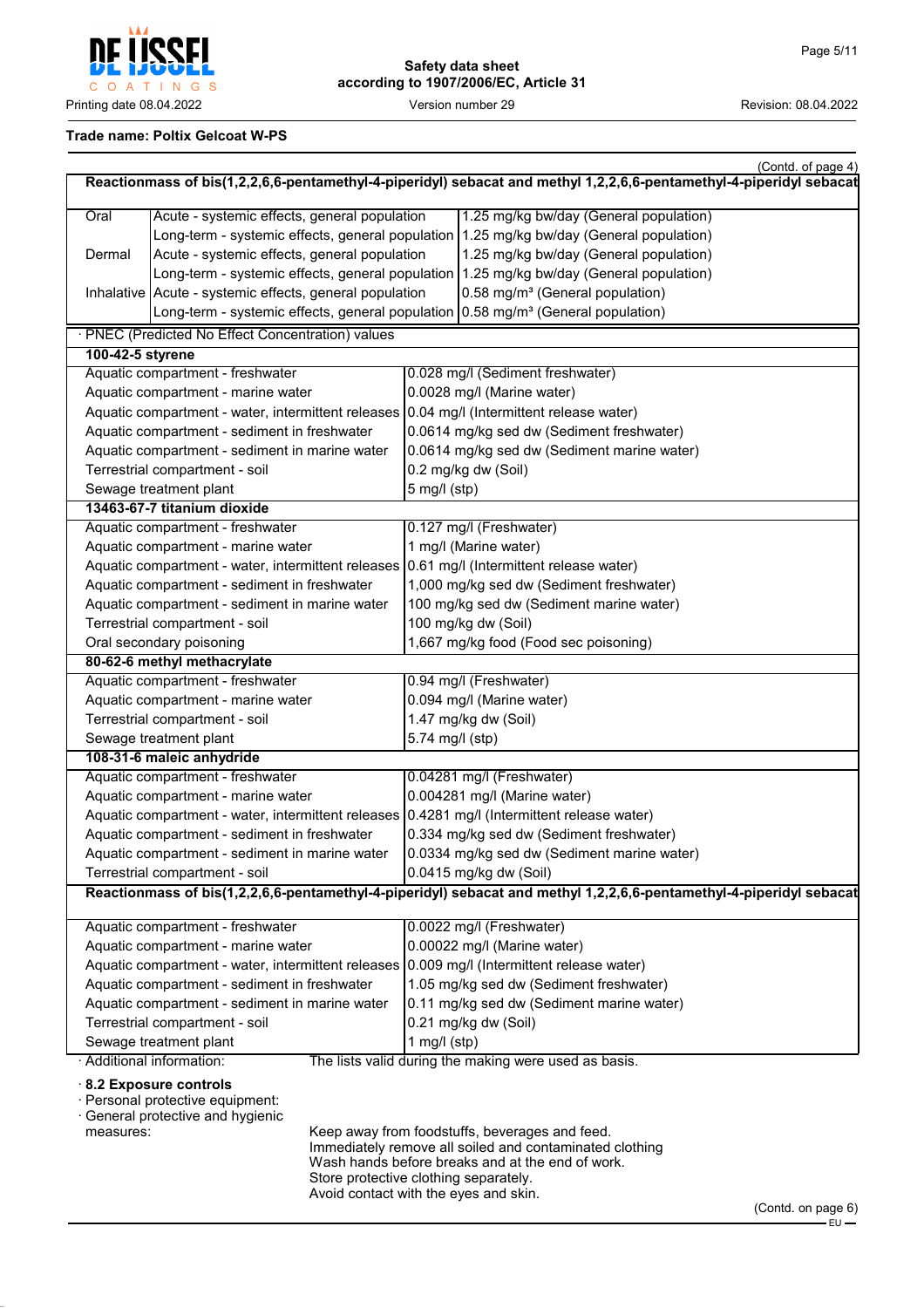

## **Trade name: Poltix Gelcoat W-PS**

|                                      | (Contd. of page 5)                                                                       |
|--------------------------------------|------------------------------------------------------------------------------------------|
| · Respiratory protection:            | In case of brief exposure or low pollution use respiratory filter device. In case of     |
|                                      | intensive or longer exposure use self-contained respiratory protective device.           |
| · Protection of hands:               | Protective gloves                                                                        |
|                                      | The glove material has to be impermeable and resistant to the product/ the substance/    |
|                                      | the preparation.                                                                         |
|                                      | Due to missing tests no recommendation to the glove material can be given for the        |
|                                      | product/ the preparation/ the chemical mixture.                                          |
|                                      | Selection of the glove material on consideration of the penetration times, rates of      |
|                                      | diffusion and the degradation                                                            |
| · Material of gloves                 | Butyl rubber, BR                                                                         |
|                                      | Fluorocarbon rubber (Viton)                                                              |
|                                      | The selection of the suitable gloves does not only depend on the material, but also on   |
|                                      | further marks of quality and varies from manufacturer to manufacturer. As the product is |
|                                      | a preparation of several substances, the resistance of the glove material can not be     |
|                                      | calculated in advance and has therefore to be checked prior to the application.          |
|                                      | Recommended thickness of the material: $> 0.3$ mm                                        |
| · Penetration time of glove material | The exact break trough time has to be found out by the manufacturer of the protective    |
|                                      | gloves and has to be observed.                                                           |
|                                      | For the mixture of chemicals mentioned below the penetration time has to be at least     |
|                                      | 480 minutes (Permeation according to EN 16523-1:2015: Level 6).                          |
| . For the permanent contact gloves   |                                                                                          |
| made of the following materials are  |                                                                                          |
| suitable:                            | Butyl rubber, BR                                                                         |
|                                      | Fluorocarbon rubber (Viton)                                                              |
| As protection from splashes gloves   |                                                                                          |
| made of the following materials are  |                                                                                          |
| suitable:                            | Nitrile rubber, NBR                                                                      |
| · Not suitable are gloves made of    |                                                                                          |
| the following materials:             | Leather gloves                                                                           |
|                                      | Strong material gloves                                                                   |
| $\cdot$ Eye protection:              | Tightly sealed goggles                                                                   |
|                                      |                                                                                          |

# *SECTION 9: Physical and chemical properties*

| 9.1 Information on basic physical and chemical properties<br>· General Information                              |                                                                                                |
|-----------------------------------------------------------------------------------------------------------------|------------------------------------------------------------------------------------------------|
| · Appearance:<br>Form:                                                                                          | <b>Viscous</b>                                                                                 |
| Colour:                                                                                                         | According to product specification                                                             |
| · Odour:                                                                                                        | Characteristic                                                                                 |
| · Odour threshold:                                                                                              | Not determined.                                                                                |
| $\cdot$ pH-value at 20 $^{\circ}$ C:                                                                            | 7                                                                                              |
| $\cdot$ Change in condition<br>Melting point/freezing point:<br>Initial boiling point and boiling range: 101 °C | Undetermined.                                                                                  |
| · Flash point:                                                                                                  | 29 °C (Pensky Martens, ASTM D93)                                                               |
| · Flammability (solid, gas):                                                                                    | Not applicable.                                                                                |
| · Ignition temperature:                                                                                         | 480 $^{\circ}$ C                                                                               |
| · Decomposition temperature:                                                                                    | Not determined.                                                                                |
| · Auto-ignition temperature:                                                                                    | Product is not selfigniting.                                                                   |
| · Explosive properties:                                                                                         | Product is not explosive. However, formation of explosive air/vapour mixtures are<br>possible. |
| · Explosion limits:                                                                                             |                                                                                                |
| l ower:                                                                                                         | 1.2 Vol %                                                                                      |
| Upper:                                                                                                          | 8.9 Vol %                                                                                      |
| · Vapour pressure at 20 °C:                                                                                     | 6 <sub>hPa</sub>                                                                               |
| · Density at 20 °C:                                                                                             | 1.203 g/cm <sup>3</sup> (DIN 51757, ASTM D 1298)                                               |
| · Relative density                                                                                              | Not determined.                                                                                |
| · Vapour density                                                                                                | Not determined.                                                                                |
|                                                                                                                 | (Contd. on page 7)                                                                             |

EU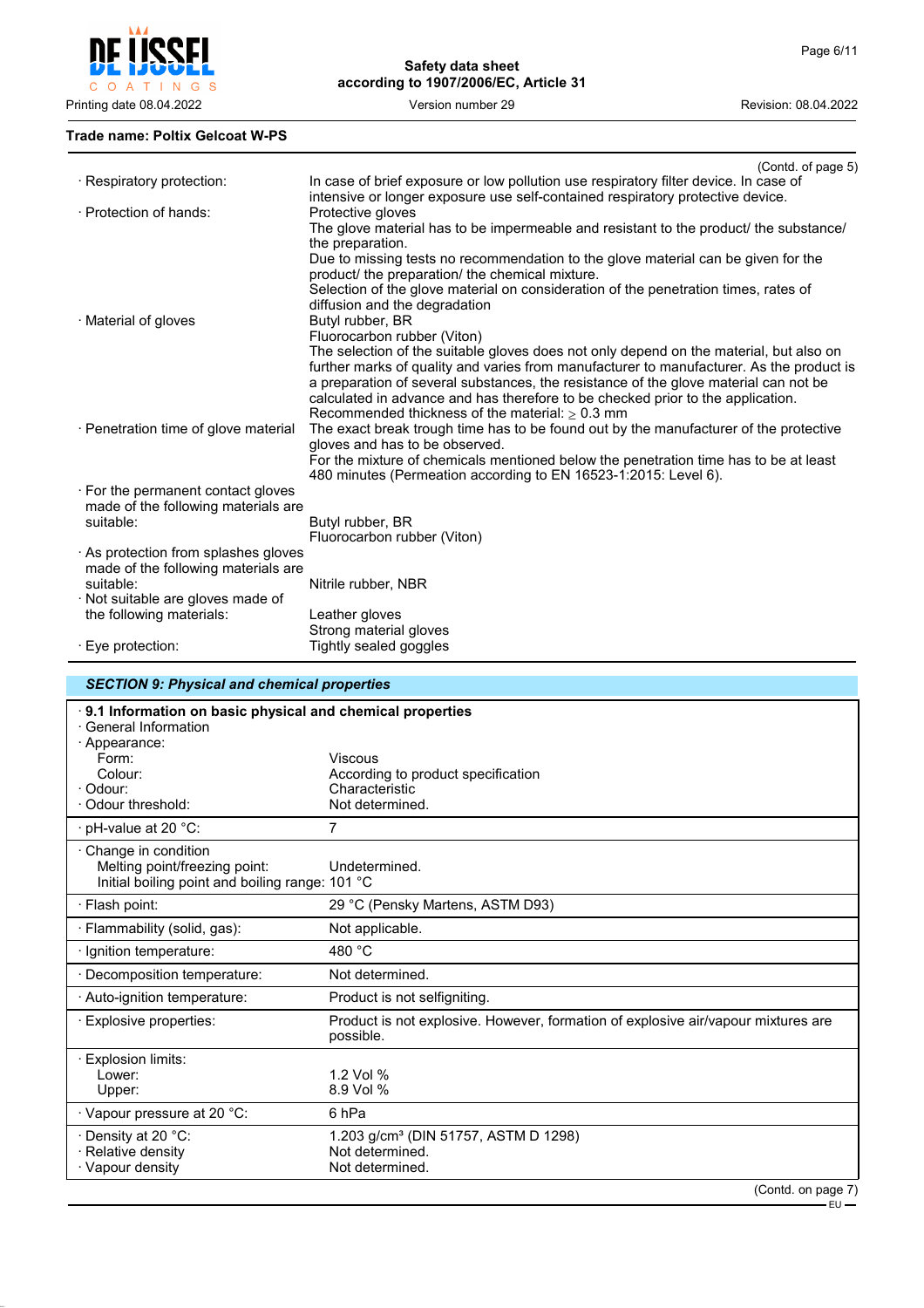$\mathsf{C}$ O A T I N G S

# **Safety data sheet according to 1907/2006/EC, Article 31**

Printing date 08.04.2022 **Version number 29** Version number 29 Revision: 08.04.2022

#### **Trade name: Poltix Gelcoat W-PS**

|                                                              |                                                                                   | (Contd. of page 6) |
|--------------------------------------------------------------|-----------------------------------------------------------------------------------|--------------------|
| ⋅ Evaporation rate                                           | Not determined.                                                                   |                    |
| · Solubility in / Miscibility with<br>water:                 | Not miscible or difficult to mix.                                                 |                    |
| · Partition coefficient: n-octanol/water:                    | Not determined.                                                                   |                    |
| · Viscosity:<br>Dynamic at 20 °C:<br>Kinematic at 40 $°C$ :  | 1,500 - 2,400 mPas (Brookfield, ASTM D1544)<br>$1.250 - 2.000$ mm <sup>2</sup> /s |                    |
| · Solvent content:<br>Organic solvents:<br>VOC (2004/42/EC): | 34.5%<br>34.50 %                                                                  |                    |
| Solids content:                                              | 65.4 %                                                                            |                    |
| ⋅ 9.2 Other information                                      | No further relevant information available.                                        |                    |

|  |  | <b>SECTION 10: Stability and reactivity</b> |  |
|--|--|---------------------------------------------|--|
|--|--|---------------------------------------------|--|

| 10.1 Reactivity<br>10.2 Chemical stability             | No further relevant information available.            |
|--------------------------------------------------------|-------------------------------------------------------|
| · Thermal decomposition /<br>conditions to be avoided: | No decomposition if used according to specifications. |
| 10.3 Possibility of hazardous                          |                                                       |
| reactions                                              | No dangerous reactions known.                         |
| ⋅ 10.4 Conditions to avoid                             | No further relevant information available.            |
| 10.5 Incompatible materials:                           | No further relevant information available.            |
| ⋅ 10.6 Hazardous decomposition                         |                                                       |
| products:                                              | No dangerous decomposition products known.            |
|                                                        |                                                       |

## *SECTION 11: Toxicological information*

· **11.1 Information on toxicological effects**

Based on available data, the classification criteria are not met.

| · LD/LC50 values relevant for classification:                           |                          |                                                                                   |
|-------------------------------------------------------------------------|--------------------------|-----------------------------------------------------------------------------------|
| Components<br>Type                                                      | Value                    | <b>Species</b>                                                                    |
| 100-42-5 styrene                                                        |                          |                                                                                   |
| LD50 5,000 mg/kg (Rat)<br>Oral                                          |                          |                                                                                   |
| 13463-67-7 titanium dioxide                                             |                          |                                                                                   |
| LD50  > 20,000 mg/kg (Rat)<br>Oral                                      |                          |                                                                                   |
| Dermal $ LD50  > 10,000$ mg/kg (Rabbit)                                 |                          |                                                                                   |
| 80-62-6 methyl methacrylate                                             |                          |                                                                                   |
| LD50 7,872 mg/kg (Rat)<br>Oral                                          |                          |                                                                                   |
| 108-31-6 maleic anhydride                                               |                          |                                                                                   |
| LD50 400 mg/kg (Rat)<br>Oral                                            |                          |                                                                                   |
| Dermal LD50 2,620 mg/kg (Rabbit)                                        |                          |                                                                                   |
| · Primary irritant effect:                                              |                          |                                                                                   |
| · Skin corrosion/irritation                                             | Causes skin irritation.  |                                                                                   |
| · Serious eye damage/irritation                                         |                          | Causes serious eye irritation.                                                    |
| · Respiratory or skin sensitisation                                     |                          | May cause an allergic skin reaction.                                              |
| · Additional toxicological information:                                 |                          |                                                                                   |
| CMR effects (carcinogenity, mutagenicity and toxicity for reproduction) |                          |                                                                                   |
| · Germ cell mutagenicity                                                |                          | Based on available data, the classification criteria are not met.                 |
| · Carcinogenicity                                                       |                          | Based on available data, the classification criteria are not met.                 |
| · Reproductive toxicity                                                 |                          | Suspected of damaging the unborn child.                                           |
| · STOT-single exposure                                                  |                          | May cause respiratory irritation.                                                 |
| STOT-repeated exposure                                                  | of exposure: Inhalation. | Causes damage to the hearing organs through prolonged or repeated exposure. Route |
| · Aspiration hazard                                                     |                          | Based on available data, the classification criteria are not met.                 |
|                                                                         |                          | (Contd. on page 8)<br>– EU —                                                      |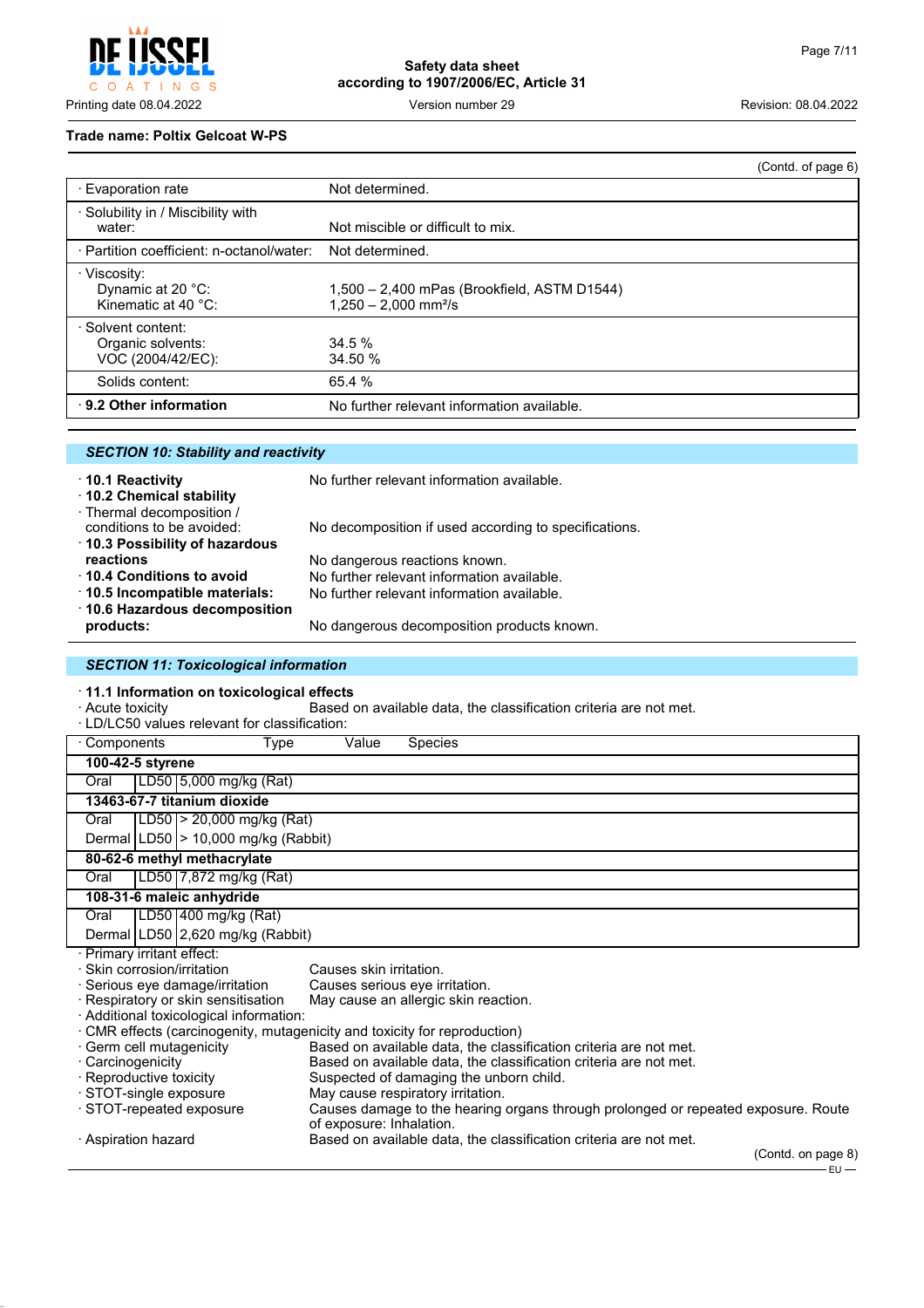Printing date 08.04.2022 Version number 29 Revision: 08.04.2022

#### **Trade name: Poltix Gelcoat W-PS**

O A T I N G S

(Contd. of page 7)

| <b>SECTION 12: Ecological information</b> |  |  |  |
|-------------------------------------------|--|--|--|
|-------------------------------------------|--|--|--|

· **12.1 Toxicity**

 $\mathsf{C}$ 

|                                             | No further relevant information available.<br>· Aquatic toxicity: |               |                                                                                 |  |  |
|---------------------------------------------|-------------------------------------------------------------------|---------------|---------------------------------------------------------------------------------|--|--|
|                                             | · Type of test Effective concentration Method<br>Assessment       |               |                                                                                 |  |  |
| 100-42-5 styrene                            |                                                                   |               |                                                                                 |  |  |
| Oral                                        | EC <sub>50</sub>                                                  |               | 5.1 mg/l (Daphnia magna)                                                        |  |  |
|                                             | Inhalative   LC50/4 h                                             | 24 mg/l (Rat) |                                                                                 |  |  |
|                                             |                                                                   |               | LC50/96 h 25 mg/l (Lepomis macrochirus)                                         |  |  |
|                                             | 108-31-6 maleic anhydride                                         |               |                                                                                 |  |  |
| Oral                                        | <b>EC50</b>                                                       |               | 84 mg/l (Daphnia magna)                                                         |  |  |
|                                             |                                                                   |               | 29 mg/l (Desmodesmus subspicatus)                                               |  |  |
|                                             |                                                                   |               | Inhalative   LC50/96 h   138 mg/l (Lepomis macrochirus)                         |  |  |
|                                             | 12.2 Persistence and                                              |               |                                                                                 |  |  |
| degradability                               |                                                                   |               | No further relevant information available.                                      |  |  |
| 12.3 Bioaccumulative potential              |                                                                   |               | No further relevant information available.                                      |  |  |
| 12.4 Mobility in soil                       |                                                                   |               | No further relevant information available.                                      |  |  |
| · Ecotoxical effects:                       |                                                                   |               |                                                                                 |  |  |
| · Remark:                                   |                                                                   |               | Harmful to fish                                                                 |  |  |
| · Additional ecological information:        |                                                                   |               |                                                                                 |  |  |
| · General notes:                            |                                                                   |               | Water hazard class 2 (German Regulation) (Self-assessment): hazardous for water |  |  |
|                                             |                                                                   |               | Do not allow product to reach ground water, water course or sewage system.      |  |  |
|                                             |                                                                   |               | Danger to drinking water if even small quantities leak into the ground.         |  |  |
| 12.5 Results of PBT and vPvB assessment     |                                                                   |               | Harmful to aquatic organisms                                                    |  |  |
|                                             |                                                                   |               |                                                                                 |  |  |
| $\cdot$ PBT:                                |                                                                   |               | Not applicable.                                                                 |  |  |
| $\cdot$ vPvB:<br>12.6 Other adverse effects |                                                                   |               | Not applicable.<br>No further relevant information available.                   |  |  |
|                                             |                                                                   |               |                                                                                 |  |  |

## *SECTION 13: Disposal considerations*

# · **13.1 Waste treatment methods**

Must not be disposed together with household garbage. Do not allow product to reach sewage system.

|                 | · European waste catalogue                                                                                                                                     |  |  |
|-----------------|----------------------------------------------------------------------------------------------------------------------------------------------------------------|--|--|
| 08 00 00        | WASTES FROM THE MANUFACTURE, FORMULATION, SUPPLY AND USE (MFSU) OF COATINGS<br>(PAINTS, VARNISHES AND VITREOUS ENAMELS), ADHESIVES, SEALANTS AND PRINTING INKS |  |  |
|                 |                                                                                                                                                                |  |  |
| 08 01 00        | wastes from MFSU and removal of paint and varnish                                                                                                              |  |  |
| 08 01 11*       | waste paint and varnish containing organic solvents or other hazardous substances                                                                              |  |  |
| HP3             | Flammable                                                                                                                                                      |  |  |
| HP4             | Irritant - skin irritation and eye damage                                                                                                                      |  |  |
| HP <sub>5</sub> | Specific Target Organ Toxicity (STOT)/Aspiration Toxicity                                                                                                      |  |  |
| HP7             | Carcinogenic                                                                                                                                                   |  |  |
| <b>HP10</b>     | Toxic for reproduction                                                                                                                                         |  |  |
| <b>HP14</b>     | Ecotoxic                                                                                                                                                       |  |  |

· Uncleaned packaging:

Disposal must be made according to official regulations.

| <b>SECTION 14: Transport information</b> |                                                               |                                              |                |
|------------------------------------------|---------------------------------------------------------------|----------------------------------------------|----------------|
|                                          | $\cdot$ 14.1 UN-Number<br>· ADR/RID/ADN, IMDG, IATA           | UN1866                                       |                |
|                                          | 14.2 UN proper shipping name<br>· ADR/RID/ADN<br>· IMDG. IATA | 1866 RESIN SOLUTION<br><b>RESIN SOLUTION</b> |                |
|                                          |                                                               |                                              | (Contdonnone0) |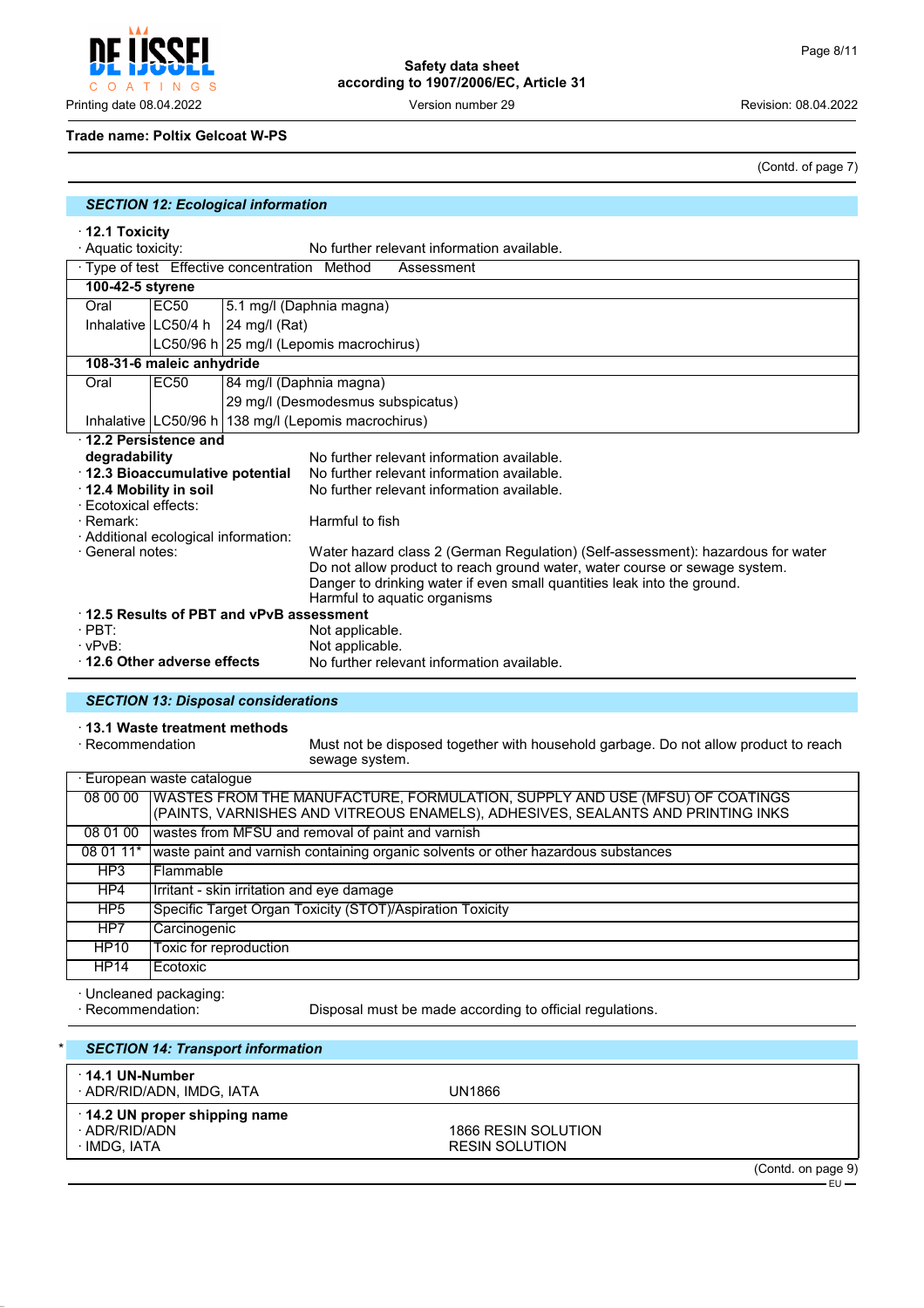$\mathsf{C}$ O A T I N G S

# **Safety data sheet according to 1907/2006/EC, Article 31**

Printing date 08.04.2022 **Version number 29** Version number 29 Revision: 08.04.2022

## **Trade name: Poltix Gelcoat W-PS**

|                                                                                                                           | (Contd. of page 8)                                                                                                                                                                        |
|---------------------------------------------------------------------------------------------------------------------------|-------------------------------------------------------------------------------------------------------------------------------------------------------------------------------------------|
| 14.3 Transport hazard class(es)                                                                                           |                                                                                                                                                                                           |
| · ADR/RID/ADN<br>· Class<br>· Label                                                                                       | 3 (F1) Flammable liquids.<br>3                                                                                                                                                            |
| · IMDG, IATA<br>· Class<br>· Label                                                                                        | 3 Flammable liquids.<br>3                                                                                                                                                                 |
| ⋅14.4 Packing group<br>· ADR/RID/ADN, IMDG, IATA                                                                          | III                                                                                                                                                                                       |
| ⋅14.5 Environmental hazards:<br>· Marine pollutant:                                                                       | <b>No</b>                                                                                                                                                                                 |
| 14.6 Special precautions for user<br>· Hazard identification number (Kemler code):<br>· FMS Number:<br>· Stowage Category | Warning: Flammable liquids.<br>30<br>$F-E, S-E$<br>A                                                                                                                                      |
| 14.7 Transport in bulk according to Annex II of Marpol<br>and the IBC Code                                                | Not applicable.                                                                                                                                                                           |
| · Transport/Additional information:                                                                                       |                                                                                                                                                                                           |
| · ADR/RID/ADN<br>· Limited quantities (LQ)<br>· Excepted quantities (EQ)                                                  | 51 I<br>Code: E1<br>Maximum net quantity per inner packaging: 30 ml<br>Maximum net quantity per outer packaging: 1000 ml                                                                  |
| · Transport category<br>· Tunnel restriction code<br>· Remarks:                                                           | 3<br>D/F<br>In packsize up to 450 liter exempt from ADR according ADR<br>2.2.3.1.5.                                                                                                       |
| · IMDG<br>· Limited quantities (LQ)<br>$\cdot$ Excepted quantities (EQ)<br>· Remarks:                                     | 5L<br>Code: E1<br>Maximum net quantity per inner packaging: 30 ml<br>Maximum net quantity per outer packaging: 1000 ml<br>In packaging up to 30 litres excempt according to IMDG 2.3.2.5. |
| · UN "Model Regulation":                                                                                                  | UN 1866 RESIN SOLUTION, 3, III                                                                                                                                                            |

# *SECTION 15: Regulatory information*

## · **15.1 Safety, health and environmental regulations/legislation specific for the substance or mixture**

| · Directive 2012/18/EU<br>· Named dangerous substances -            |                                                                                                                             |
|---------------------------------------------------------------------|-----------------------------------------------------------------------------------------------------------------------------|
| ANNEX I                                                             | None of the ingredients is listed.                                                                                          |
| · Seveso category                                                   | <b>P5c FLAMMABLE LIQUIDS</b>                                                                                                |
| · Qualifying quantity (tonnes) for the                              |                                                                                                                             |
| application of lower-tier                                           |                                                                                                                             |
| requirements                                                        | 5.000 t                                                                                                                     |
| · Qualifying quantity (tonnes) for the<br>application of upper-tier |                                                                                                                             |
| requirements                                                        | 50,000 t                                                                                                                    |
| $\cdot$ REGULATION (EC) No 1907/2006                                |                                                                                                                             |
| <b>ANNEX XVII</b>                                                   | Conditions of restriction: 3                                                                                                |
|                                                                     | · DIRECTIVE 2011/65/EU on the restriction of the use of certain hazardous substances in electrical and electronic equipment |
| – Annex II                                                          |                                                                                                                             |
| None of the ingredients is listed.                                  |                                                                                                                             |
| $\cdot$ REGULATION (EU) 2019/1148                                   |                                                                                                                             |
|                                                                     | · Annex I - RESTRICTED EXPLOSIVES PRECURSORS (Upper limit value for the purpose of licensing under Article 5(3))            |
| None of the ingredients is listed.                                  |                                                                                                                             |
|                                                                     | (Contd. on page 10)                                                                                                         |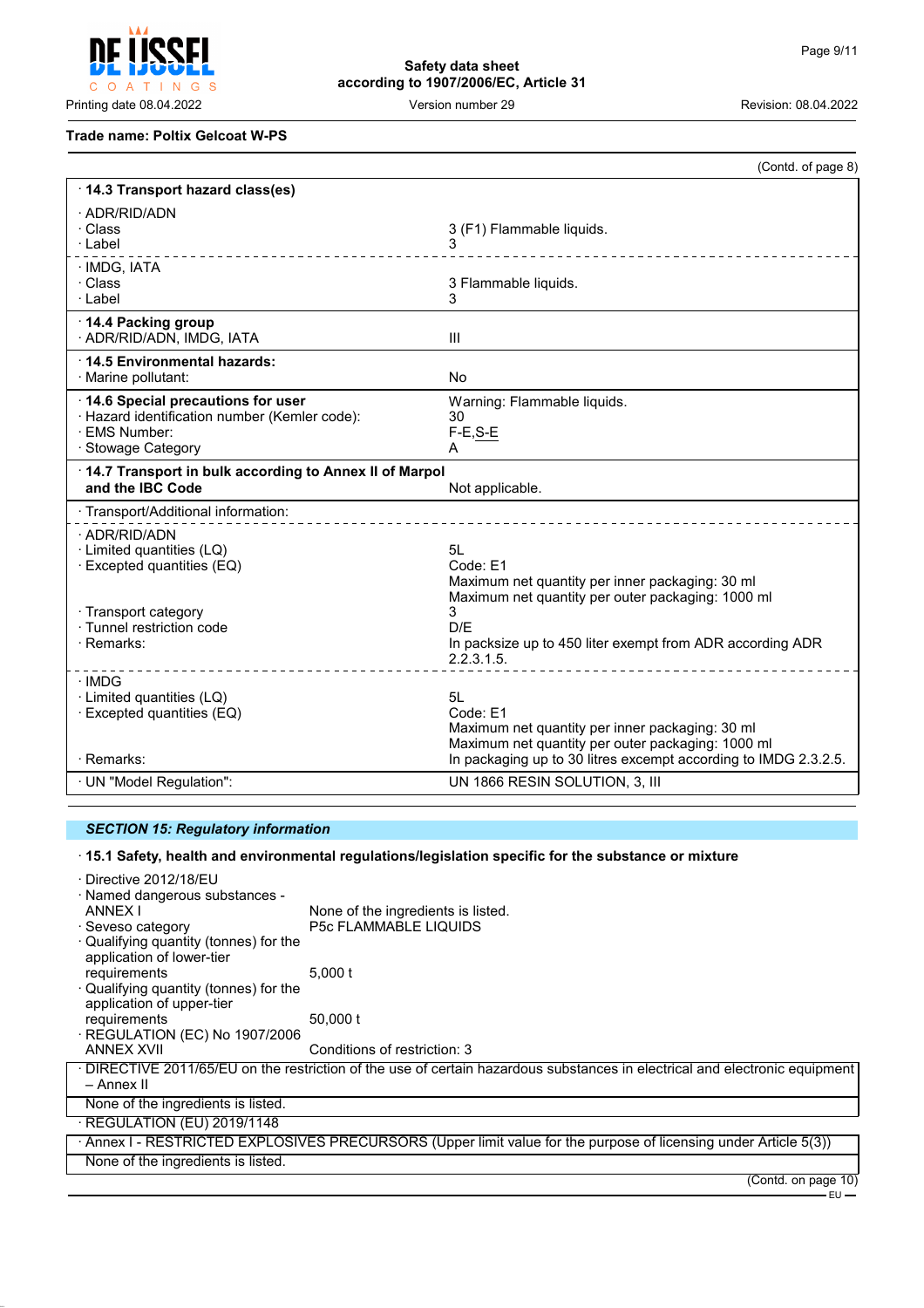

#### **Trade name: Poltix Gelcoat W-PS**

| (Contd. of page 9)                                                                                                                                                                                                                                                                                      |                                                                                                                                                                                                                                                                                                                                                                                                                                                                                                                                                                                                                                                                                                                                                                                                                                                                                                                                                                                                                                                                         |                                                                                                                                                      |
|---------------------------------------------------------------------------------------------------------------------------------------------------------------------------------------------------------------------------------------------------------------------------------------------------------|-------------------------------------------------------------------------------------------------------------------------------------------------------------------------------------------------------------------------------------------------------------------------------------------------------------------------------------------------------------------------------------------------------------------------------------------------------------------------------------------------------------------------------------------------------------------------------------------------------------------------------------------------------------------------------------------------------------------------------------------------------------------------------------------------------------------------------------------------------------------------------------------------------------------------------------------------------------------------------------------------------------------------------------------------------------------------|------------------------------------------------------------------------------------------------------------------------------------------------------|
| Annex II - REPORTABLE EXPLOSIVES PRECURSORS                                                                                                                                                                                                                                                             |                                                                                                                                                                                                                                                                                                                                                                                                                                                                                                                                                                                                                                                                                                                                                                                                                                                                                                                                                                                                                                                                         |                                                                                                                                                      |
| None of the ingredients is listed.                                                                                                                                                                                                                                                                      |                                                                                                                                                                                                                                                                                                                                                                                                                                                                                                                                                                                                                                                                                                                                                                                                                                                                                                                                                                                                                                                                         |                                                                                                                                                      |
| · Regulation (EC) No 273/2004 on drug precursors                                                                                                                                                                                                                                                        |                                                                                                                                                                                                                                                                                                                                                                                                                                                                                                                                                                                                                                                                                                                                                                                                                                                                                                                                                                                                                                                                         |                                                                                                                                                      |
| None of the ingredients is listed.                                                                                                                                                                                                                                                                      |                                                                                                                                                                                                                                                                                                                                                                                                                                                                                                                                                                                                                                                                                                                                                                                                                                                                                                                                                                                                                                                                         |                                                                                                                                                      |
| drug precursors                                                                                                                                                                                                                                                                                         |                                                                                                                                                                                                                                                                                                                                                                                                                                                                                                                                                                                                                                                                                                                                                                                                                                                                                                                                                                                                                                                                         | · Regulation (EC) No 111/2005 laying down rules for the monitoring of trade between the Community and third countries in                             |
| None of the ingredients is listed.                                                                                                                                                                                                                                                                      |                                                                                                                                                                                                                                                                                                                                                                                                                                                                                                                                                                                                                                                                                                                                                                                                                                                                                                                                                                                                                                                                         |                                                                                                                                                      |
| · National regulations:                                                                                                                                                                                                                                                                                 |                                                                                                                                                                                                                                                                                                                                                                                                                                                                                                                                                                                                                                                                                                                                                                                                                                                                                                                                                                                                                                                                         |                                                                                                                                                      |
| · Technical instructions (air):                                                                                                                                                                                                                                                                         | Share in %<br>Class<br>0.1<br>34.5<br>NΚ                                                                                                                                                                                                                                                                                                                                                                                                                                                                                                                                                                                                                                                                                                                                                                                                                                                                                                                                                                                                                                |                                                                                                                                                      |
| $\cdot$ 15.2 Chemical safety<br>assessment:                                                                                                                                                                                                                                                             |                                                                                                                                                                                                                                                                                                                                                                                                                                                                                                                                                                                                                                                                                                                                                                                                                                                                                                                                                                                                                                                                         | A Chemical Safety Assessment has not been carried out.                                                                                               |
| <b>SECTION 16: Other information</b>                                                                                                                                                                                                                                                                    |                                                                                                                                                                                                                                                                                                                                                                                                                                                                                                                                                                                                                                                                                                                                                                                                                                                                                                                                                                                                                                                                         |                                                                                                                                                      |
|                                                                                                                                                                                                                                                                                                         |                                                                                                                                                                                                                                                                                                                                                                                                                                                                                                                                                                                                                                                                                                                                                                                                                                                                                                                                                                                                                                                                         | This information is based on our present knowledge. However, this shall not constitute a guarantee for any specific product                          |
| features and shall not establish a legally valid contractual relationship.                                                                                                                                                                                                                              |                                                                                                                                                                                                                                                                                                                                                                                                                                                                                                                                                                                                                                                                                                                                                                                                                                                                                                                                                                                                                                                                         |                                                                                                                                                      |
| · Relevant phrases                                                                                                                                                                                                                                                                                      | H225 Highly flammable liquid and vapour.<br>H226 Flammable liquid and vapour.<br>H302 Harmful if swallowed.<br>H304 May be fatal if swallowed and enters airways.<br>H314 Causes severe skin burns and eye damage.<br>H315 Causes skin irritation.<br>H317 May cause an allergic skin reaction.<br>H319 Causes serious eye irritation.<br>H332 Harmful if inhaled.<br>H334 May cause allergy or asthma symptoms or breathing difficulties if inhaled.<br>H335 May cause respiratory irritation.<br>H351 Suspected of causing cancer.<br>H361d Suspected of damaging the unborn child.<br>H372 Causes damage to organs through prolonged or repeated exposure.<br>H400 Very toxic to aquatic life.<br>H410 Very toxic to aquatic life with long lasting effects.<br>H412 Harmful to aquatic life with long lasting effects.<br>The classification of the mixture is generally based on the calculation method using<br>substance data according to Regulation (EC) No 1272/2008.                                                                                         |                                                                                                                                                      |
| · Classification according to<br>Regulation (EC) No 1272/2008                                                                                                                                                                                                                                           |                                                                                                                                                                                                                                                                                                                                                                                                                                                                                                                                                                                                                                                                                                                                                                                                                                                                                                                                                                                                                                                                         |                                                                                                                                                      |
| Flammable liquids                                                                                                                                                                                                                                                                                       |                                                                                                                                                                                                                                                                                                                                                                                                                                                                                                                                                                                                                                                                                                                                                                                                                                                                                                                                                                                                                                                                         | On basis of test data                                                                                                                                |
| Skin corrosion/irritation<br>Serious eye damage/eye irritation<br>Skin sensitisation<br>Reproductive toxicity<br>Specific target organ toxicity (single exposure)<br>Specific target organ toxicity (repeated exposure)<br>Hazardous to the aquatic environment - long-term (chronic)<br>aquatic hazard |                                                                                                                                                                                                                                                                                                                                                                                                                                                                                                                                                                                                                                                                                                                                                                                                                                                                                                                                                                                                                                                                         | The classification of the mixture is generally based on the<br>calculation method using substance data according to<br>Regulation (EC) No 1272/2008. |
| · Department issuing SDS:<br>· Contact:<br>· Abbreviations and acronyms:                                                                                                                                                                                                                                | Research and Development<br>Saïda El Asjadi, tel: +31 182 372177, e-mail: safety@de-ijssel-coatings.nl<br>ADR: Accord relatif au transport international des marchandises dangereuses par route (European Agreement<br>Concerning the International Carriage of Dangerous Goods by Road)<br>IMDG: International Maritime Code for Dangerous Goods<br>IATA: International Air Transport Association<br>GHS: Globally Harmonised System of Classification and Labelling of Chemicals<br>EINECS: European Inventory of Existing Commercial Chemical Substances<br>ELINCS: European List of Notified Chemical Substances<br>CAS: Chemical Abstracts Service (division of the American Chemical Society)<br>VOC: Volatile Organic Compounds (USA, EU)<br>DNEL: Derived No-Effect Level (REACH)<br>PNEC: Predicted No-Effect Concentration (REACH)<br>LC50: Lethal concentration, 50 percent<br>LD50: Lethal dose, 50 percent<br>PBT: Persistent, Bioaccumulative and Toxic<br>vPvB: very Persistent and very Bioaccumulative<br>Flam. Liq. 2: Flammable liquids - Category 2 |                                                                                                                                                      |